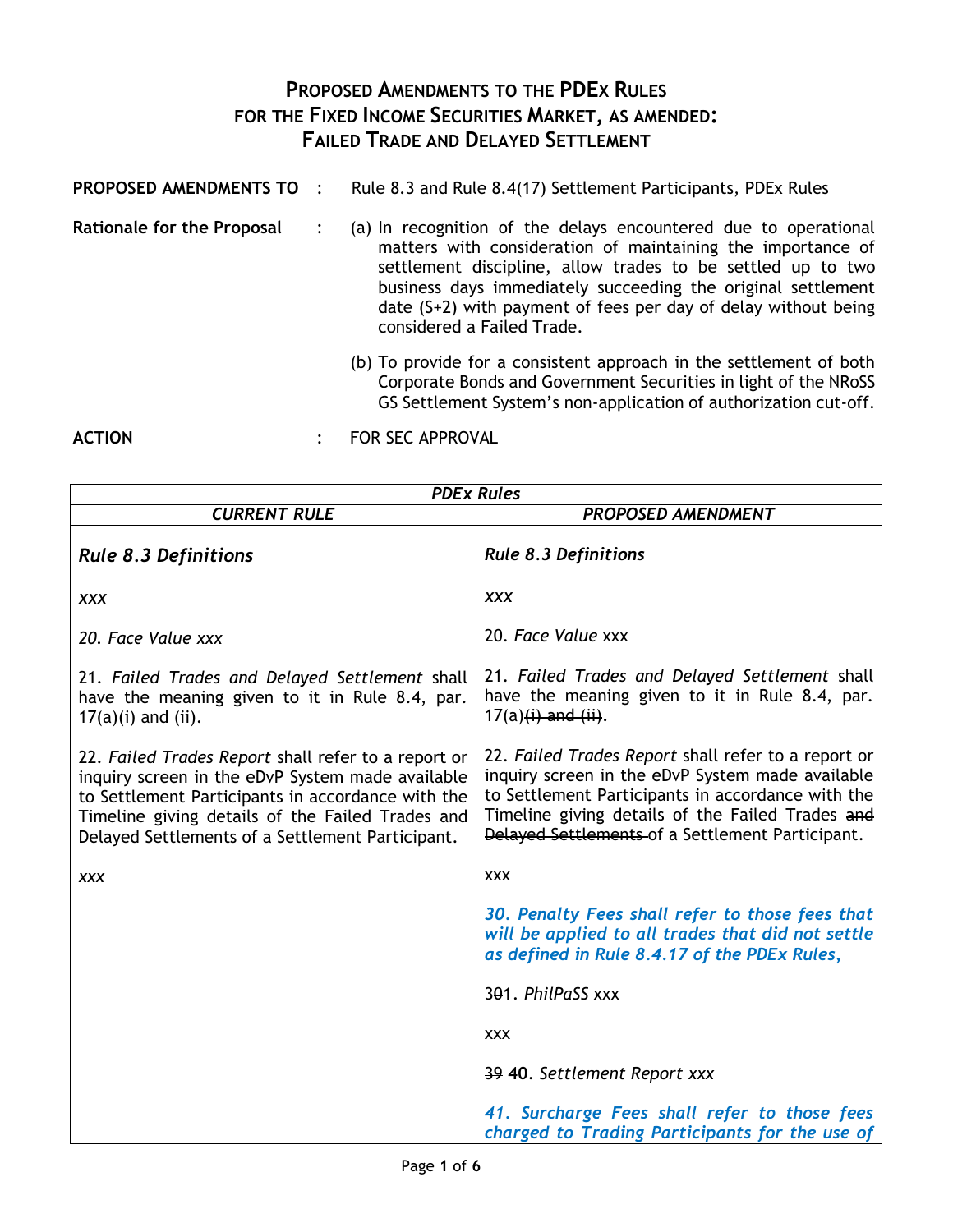|                                                                                                                                                                                                                                                                                                                                                                                   | <b>PDEx Rules</b>                                                                                                                                                                                                                                                                                                                                                                      |  |  |  |  |
|-----------------------------------------------------------------------------------------------------------------------------------------------------------------------------------------------------------------------------------------------------------------------------------------------------------------------------------------------------------------------------------|----------------------------------------------------------------------------------------------------------------------------------------------------------------------------------------------------------------------------------------------------------------------------------------------------------------------------------------------------------------------------------------|--|--|--|--|
| <b>CURRENT RULE</b>                                                                                                                                                                                                                                                                                                                                                               | <b>PROPOSED AMENDMENT</b>                                                                                                                                                                                                                                                                                                                                                              |  |  |  |  |
|                                                                                                                                                                                                                                                                                                                                                                                   | the "Delayed Settlement Window", a time<br>period of up to two (2) days post original<br>settlement date to settle the trade and a<br>facility to mitigate failed settlement.<br>402. Suspense Account xxx                                                                                                                                                                             |  |  |  |  |
|                                                                                                                                                                                                                                                                                                                                                                                   |                                                                                                                                                                                                                                                                                                                                                                                        |  |  |  |  |
|                                                                                                                                                                                                                                                                                                                                                                                   | <b>XXX</b>                                                                                                                                                                                                                                                                                                                                                                             |  |  |  |  |
|                                                                                                                                                                                                                                                                                                                                                                                   | Notes:<br>1. The numbering of the provisions shall be<br>revised to reflect the correct sequential order.<br>2. The ones in blue font are new provisions.                                                                                                                                                                                                                              |  |  |  |  |
| <b>Rule 8.4 Settlement Participants</b>                                                                                                                                                                                                                                                                                                                                           | <b>Rule 8.4 Settlement Participants</b>                                                                                                                                                                                                                                                                                                                                                |  |  |  |  |
| 1. Activation as Settlement Participants<br>XXX                                                                                                                                                                                                                                                                                                                                   | 1. Activation as Settlement Participants<br><b>XXX</b>                                                                                                                                                                                                                                                                                                                                 |  |  |  |  |
| 16. Settlement and Post Settlement                                                                                                                                                                                                                                                                                                                                                | 16. Settlement and Post Settlement                                                                                                                                                                                                                                                                                                                                                     |  |  |  |  |
| Xxx                                                                                                                                                                                                                                                                                                                                                                               | <b>XXX</b>                                                                                                                                                                                                                                                                                                                                                                             |  |  |  |  |
| g. Monitoring Settlement Status                                                                                                                                                                                                                                                                                                                                                   | g. Monitoring Settlement Status                                                                                                                                                                                                                                                                                                                                                        |  |  |  |  |
| XXX                                                                                                                                                                                                                                                                                                                                                                               | <b>XXX</b>                                                                                                                                                                                                                                                                                                                                                                             |  |  |  |  |
| ii. Settlement Participants shall be solely<br>responsible<br>for<br>monitoring<br>the<br>Settlement status of their Trades<br>through the eDvP System. PDEx shall<br>not be liable to any Settlement<br>Participant for Failed Trades and<br>Delayed Settlements whether such<br>Settlement Participant utilized the<br>eDvP System monitoring capability or<br>not. (rev052810) | i. Settlement Participants shall be solely<br>responsible<br>for<br>monitoring<br>the<br>of their Trades<br>Settlement<br>status<br>through the eDvP System. PDEx shall<br>not be liable to any Settlement<br>Participant for Failed Trades and<br>Delayed Settlements whether such<br>Settlement Participant utilized the<br>eDvP System monitoring capability or<br>not. (rev052810) |  |  |  |  |
| <b>XXX</b>                                                                                                                                                                                                                                                                                                                                                                        | <b>XXX</b>                                                                                                                                                                                                                                                                                                                                                                             |  |  |  |  |
| 17. Management of Failed Trades and Delayed<br><b>Settlements</b>                                                                                                                                                                                                                                                                                                                 | 17. Management of Failed Trades and Delayed<br><b>Settlements</b>                                                                                                                                                                                                                                                                                                                      |  |  |  |  |
| a. Definition                                                                                                                                                                                                                                                                                                                                                                     | a. Definition of Failed Trades                                                                                                                                                                                                                                                                                                                                                         |  |  |  |  |
| There is deemed to be a Failed Trade if,<br>i.<br>at the final cut-off time specified in the<br>Timeline, any or both Settlement<br>Participants failed to authorize<br>the                                                                                                                                                                                                       | There is deemed to be a Failed Trade if, at<br>i.<br>the final cut-off time specified in the<br>Timeline,<br>both<br>Settlement<br>any<br>or<br>Participants failed to authorize the Trade,                                                                                                                                                                                            |  |  |  |  |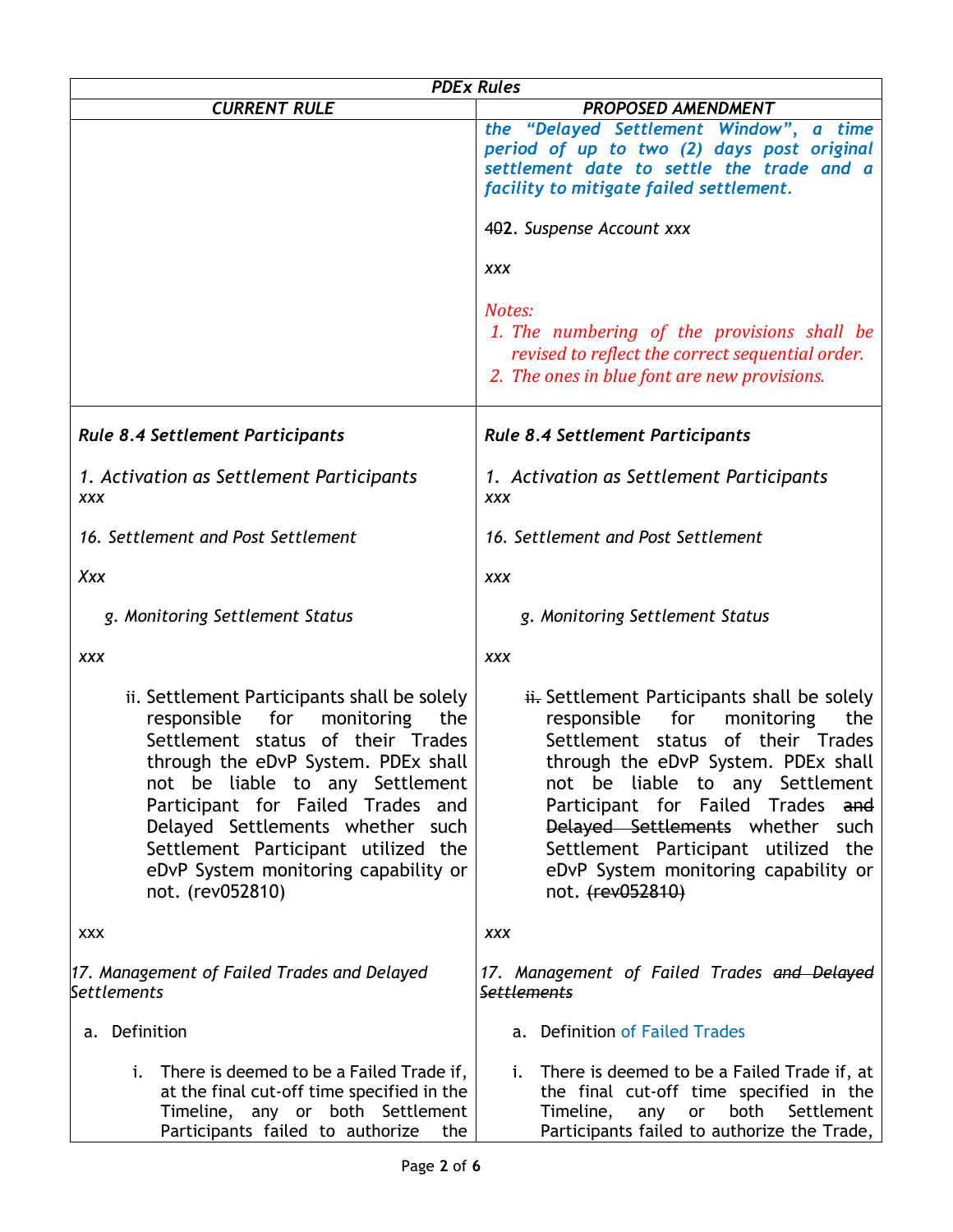| <b>PDEx Rules</b>                                                                                                                                                                                                                                                                                                                                                                                                                                                                                                                                                                                                                                                                                                                                                                            |                                                                                                                                                                                                                                                                                                                                                                                                                                                                                                                                                                                                                                                                                                                                                                                                                                                                                                                                                                                                                                                                                                                                                                                                                                                                                                                                                                                                                                                                                                                                                                                                                                                                           |  |  |
|----------------------------------------------------------------------------------------------------------------------------------------------------------------------------------------------------------------------------------------------------------------------------------------------------------------------------------------------------------------------------------------------------------------------------------------------------------------------------------------------------------------------------------------------------------------------------------------------------------------------------------------------------------------------------------------------------------------------------------------------------------------------------------------------|---------------------------------------------------------------------------------------------------------------------------------------------------------------------------------------------------------------------------------------------------------------------------------------------------------------------------------------------------------------------------------------------------------------------------------------------------------------------------------------------------------------------------------------------------------------------------------------------------------------------------------------------------------------------------------------------------------------------------------------------------------------------------------------------------------------------------------------------------------------------------------------------------------------------------------------------------------------------------------------------------------------------------------------------------------------------------------------------------------------------------------------------------------------------------------------------------------------------------------------------------------------------------------------------------------------------------------------------------------------------------------------------------------------------------------------------------------------------------------------------------------------------------------------------------------------------------------------------------------------------------------------------------------------------------|--|--|
| <b>CURRENT RULE</b>                                                                                                                                                                                                                                                                                                                                                                                                                                                                                                                                                                                                                                                                                                                                                                          | <b>PROPOSED AMENDMENT</b>                                                                                                                                                                                                                                                                                                                                                                                                                                                                                                                                                                                                                                                                                                                                                                                                                                                                                                                                                                                                                                                                                                                                                                                                                                                                                                                                                                                                                                                                                                                                                                                                                                                 |  |  |
| Trade, or the Buyer did not have<br>sufficient cash at that time to settle the<br>Trade and/or the Seller did not have<br>sufficient securities at the time to settle<br>the Trade.                                                                                                                                                                                                                                                                                                                                                                                                                                                                                                                                                                                                          | or the Buyer did not have sufficient cash at<br>that time to settle the Trade and/or the<br>Seller did not have sufficient securities at<br>the time to settle the Trade.                                                                                                                                                                                                                                                                                                                                                                                                                                                                                                                                                                                                                                                                                                                                                                                                                                                                                                                                                                                                                                                                                                                                                                                                                                                                                                                                                                                                                                                                                                 |  |  |
| ii. There is deemed to be a Delayed<br>Settlement if, the trade was settled<br>on the settlement date but was not<br>authorized at the time specified in<br>the Timeline, or was not settled at<br>the specified Turnaround Trade cut-<br>off time specified in the Timeline.<br>"Turnaround Trade" shall be defined<br>as a trade whose settlement is<br>dependent on the settlement of<br>another trade.<br>iii. Trades shall be regarded as Failed<br>Trades or Delayed Settlements in<br>accordance with this Rule regardless<br>of whether the eDvP System was<br>fully operational if it can be shown<br>that the Buyer did not have<br>sufficient cash at the time to settle<br>the Trade and/or the Seller did not<br>have sufficient securities at the time<br>to settle the Trade. | ii. There is deemed to be a Delayed<br>Settlement if, the trade was settled on<br>the settlement date but was not<br>authorized at the time specified in the<br>Timeline, or was not settled at the<br>specified Turnaround Trade cut-off<br>time specified in the Timeline.<br>"Turnaround Trade" shall be defined as<br>a trade whose settlement is dependent<br>on the settlement of another trade.<br>iii.Trades shall be regarded as Failed<br>Trades or Delayed Settlements in<br>accordance with this Rule regardless of<br>whether the eDvP System was fully<br>operational if it can be shown that the<br>Buyer did not have sufficient cash at the<br>time to settle the Trade and/or the<br>Seller did not have sufficient securities<br>at the time to settle the Trade.<br>b. Use of the Delayed Settlement Window<br>However, if a trade did not settle at the final<br>cut-off time specified in the timeline on the<br>settlement date but was settled on or before<br>the final cut-off time specified in the timeline<br>of up to two (2) business days immediately<br>succeeding the original settlement date (S+2),<br>such trade shall not be deemed as a Failed<br>Trade provided that all the conditions below<br>are present:<br>i. All the details of the Trade are correct<br>(among others, correct face amount,<br>correct security, correct side (buy or sell),<br>correct yield, correct PIC);<br>ii. The Trade was authorized by at least one<br>counter-party;<br>iii. All the required documents to show<br>settlement of said trades are submitted on<br>or before the next business day after the<br>day of settlement of said trades; |  |  |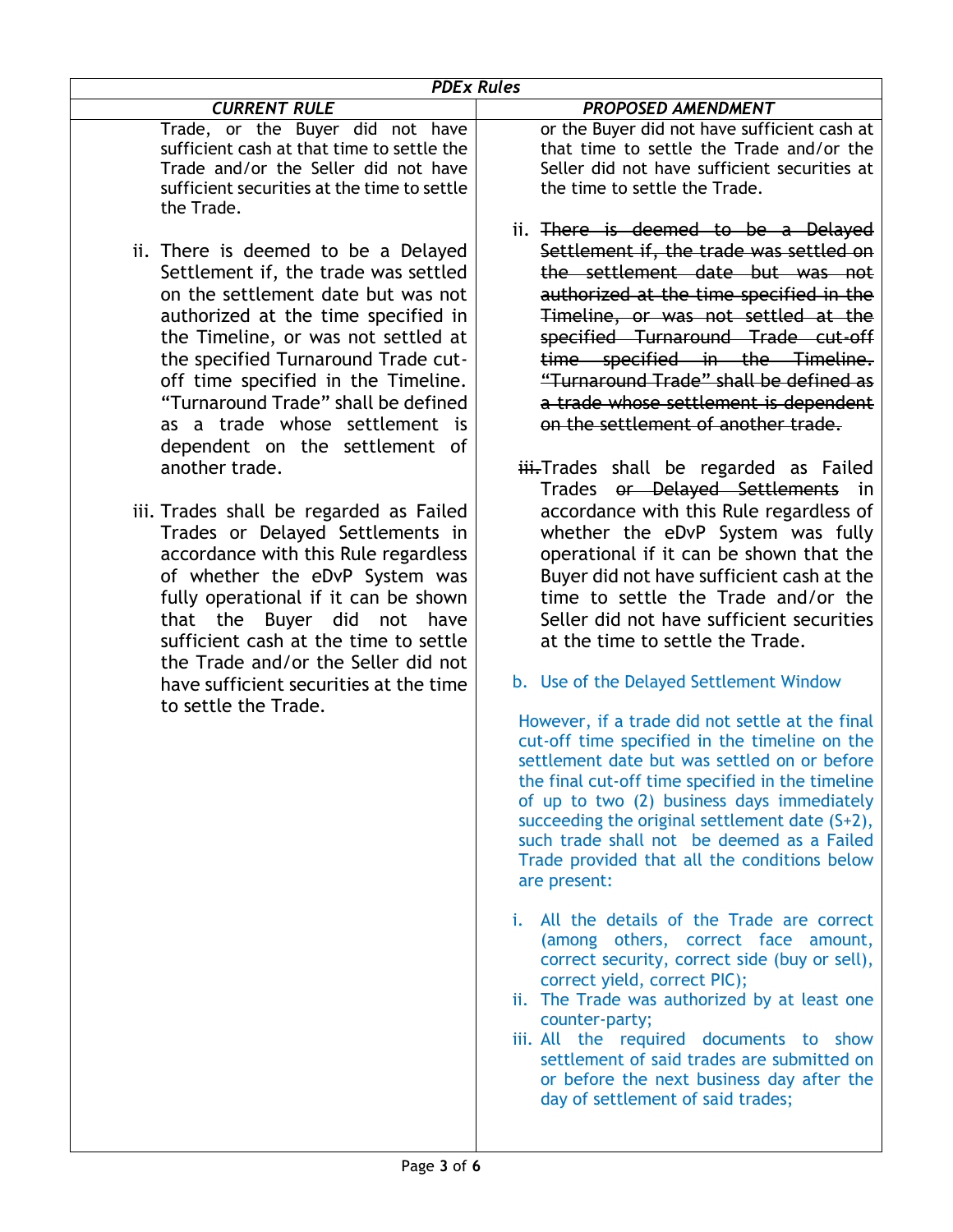| <b>PDEx Rules</b>                                                                                                   |                                                                                                                                                                                                                                                                                                                                                                                                                                                                              |  |  |  |
|---------------------------------------------------------------------------------------------------------------------|------------------------------------------------------------------------------------------------------------------------------------------------------------------------------------------------------------------------------------------------------------------------------------------------------------------------------------------------------------------------------------------------------------------------------------------------------------------------------|--|--|--|
| <b>CURRENT RULE</b>                                                                                                 | <b>PROPOSED AMENDMENT</b>                                                                                                                                                                                                                                                                                                                                                                                                                                                    |  |  |  |
|                                                                                                                     | iv. The Trade was settled in the same<br>settlement location in the manner as shall<br>be prescribed; and<br>v. Payment of the following applicable<br>surcharge fee is made:                                                                                                                                                                                                                                                                                                |  |  |  |
|                                                                                                                     | a. Surcharge fee of 0.5 bp based on the<br>face value but not to exceed Php<br>5,000 for trades that settle on the<br>immediately succeeding business<br>day after original settlement date<br>$(S+1)$ ; or                                                                                                                                                                                                                                                                  |  |  |  |
|                                                                                                                     | b. Surcharge fee of 1bp based on the<br>face value but not to exceed Php<br>10,000 for trades that settle on two<br>(2) business days immediately<br>succeeding the original settlement<br>date $(S+2)$ .                                                                                                                                                                                                                                                                    |  |  |  |
|                                                                                                                     | c. In addition to the above surcharge<br>fees, the aggrieved party in a<br>transaction that settled at S+1 or<br>S+2 shall have the option to charge<br>the erring party a grievance fee, in<br>the same amount of the applicable<br>surcharge fee.                                                                                                                                                                                                                          |  |  |  |
|                                                                                                                     | For clarity, trades that: (1) do not settle at all; or<br>(2) settle beyond $S+2$ at the final cut-off time<br>specified in the Timeline; or $(3)$ settle up to $S+2$<br>but does not meet the conditions provided above<br>shall be considered as Failed Trades and shall be<br>subject to penalties provided under Rule 8.4.17(h).                                                                                                                                         |  |  |  |
| b. Reporting of Failed Trades and Delayed                                                                           | The Associated Person shall certify, in the Monthly<br>Sworn Certification submitted to PDEx pursuant to<br>Rule 3.3 item 1 that all the trades that have been<br>duly settled of up to two (2) business days<br>immediately succeeding the original settlement<br>date (S+2) have complied with all the conditions<br>provided in Rule 8.4.17(b)(i-v). The Monthly Sworn<br>Certification shall also contain the details of the<br>trades that have been settled up to S+2. |  |  |  |
| Settlements (rev052810)<br>In accordance with the eDvP Timeline, the<br>eDvP System shall notify PDEx of all Trades | b. c. Reporting of Failed Trades and Delayed<br>Settlements (rev052810)                                                                                                                                                                                                                                                                                                                                                                                                      |  |  |  |
| that failed to settle.<br><b>XXX</b>                                                                                | In accordance with the eDvP Timeline, the<br>eDvP System shall notify PDEx of all Trades<br>that failed to settle.                                                                                                                                                                                                                                                                                                                                                           |  |  |  |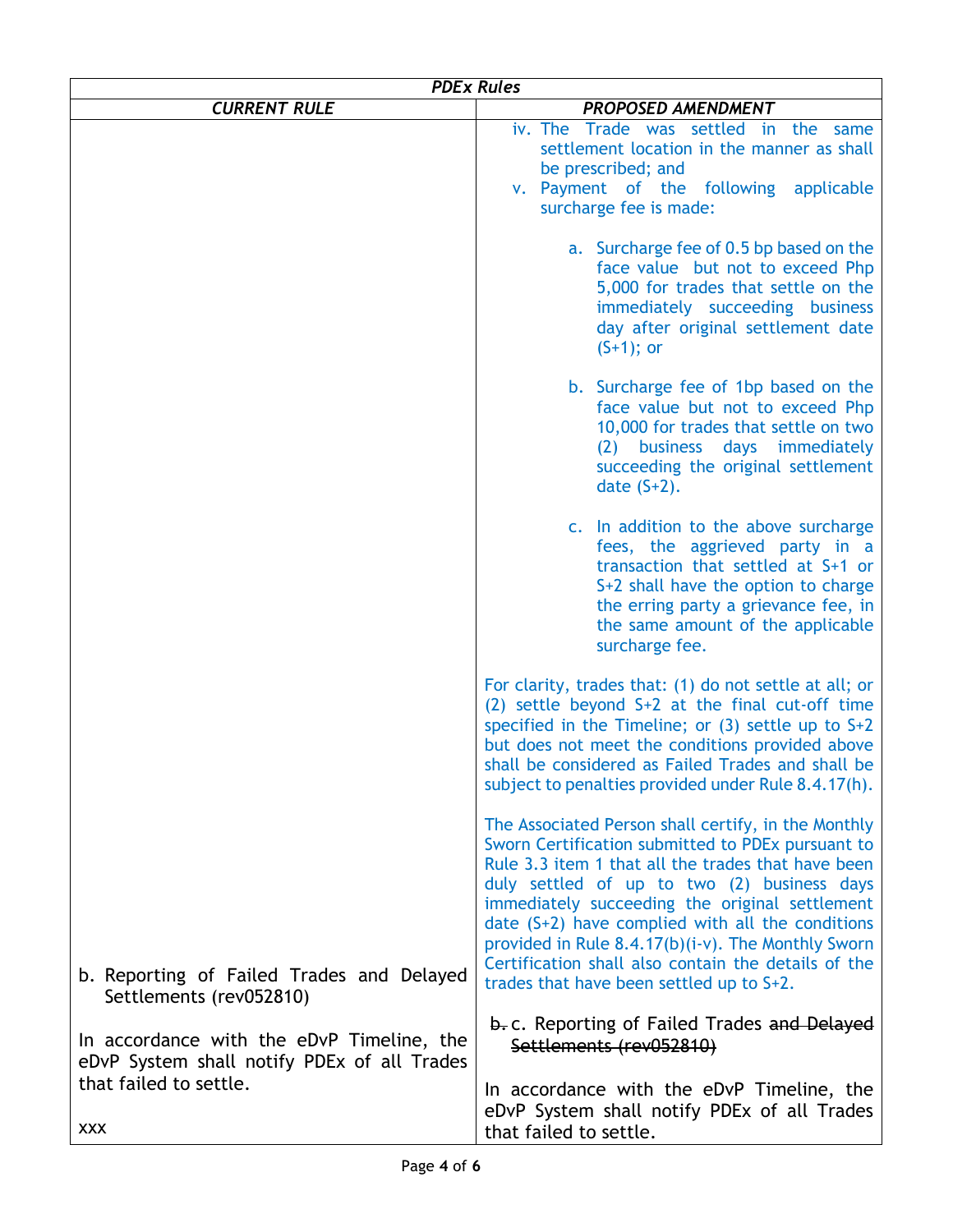| <b>PDEx Rules</b>                                                                                                                                                                                                                                                                                                                                                                     |                                                                                                                                                                                                                                                                                                                                                                                                                                                                                                                                                                                     |  |  |  |
|---------------------------------------------------------------------------------------------------------------------------------------------------------------------------------------------------------------------------------------------------------------------------------------------------------------------------------------------------------------------------------------|-------------------------------------------------------------------------------------------------------------------------------------------------------------------------------------------------------------------------------------------------------------------------------------------------------------------------------------------------------------------------------------------------------------------------------------------------------------------------------------------------------------------------------------------------------------------------------------|--|--|--|
| <b>CURRENT RULE</b>                                                                                                                                                                                                                                                                                                                                                                   | <b>PROPOSED AMENDMENT</b>                                                                                                                                                                                                                                                                                                                                                                                                                                                                                                                                                           |  |  |  |
| f. Handling of Failed Trades and Delayed<br>Settlements<br>The Settlement Participants shall handle the<br>disposition of Failed Trades and Delayed<br>Settlements subject to the PDEx Rules. PDEx<br>shall have no responsibility over Failed Trades<br>and Delayed Settlements. Cash Settlement<br>Banks shall have no responsibility for Failed<br>Trades and Delayed Settlements. | <b>XXX</b><br>f. g. Handling of Failed Trades and Delayed<br>Settlements<br>The Settlement Participants shall handle the<br>disposition of Failed Trades and Delayed<br>Settlements subject to the PDEx Rules. PDEx<br>shall have no responsibility over Failed Trades<br>and Delayed Settlements. Cash Settlement<br>Banks shall have no responsibility for Failed<br>Trades and Delayed Settlements.<br>Notes:<br>1. The numbering of the provisions shall be<br>revised to reflect the correct sequential order.<br>2. All references to Delayed Settlement shall be<br>deleted. |  |  |  |
| g. Delayed Settlements shall carry the<br>following penalties:<br>i. 3rd violation within a year without<br>being considered a Habitual Offender -<br>Warning                                                                                                                                                                                                                         | g. Delayed Settlements shall carry the<br>following penalties:<br>i. 3rd violation within a year without<br>being considered a Habitual Offender -<br>Warning                                                                                                                                                                                                                                                                                                                                                                                                                       |  |  |  |
| ii. 4th and subsequent violations within a<br>year without being considered<br>a<br>Habitual Offender- Reprimand                                                                                                                                                                                                                                                                      | ii. 4th and subsequent violations within a<br>year without being considered a<br>Habitual Offender-Reprimand                                                                                                                                                                                                                                                                                                                                                                                                                                                                        |  |  |  |
| iii. Habitual Offender - Php 1,000 per<br>offense payable to the counterparty;<br>"Habitual Offender" is defined as three<br>(3) violations per quarter and/or two (2)<br>violations per month                                                                                                                                                                                        | iii. Habitual Offender - Php 1,000 per<br>offense payable to the counterparty;<br>"Habitual Offender" is defined as three<br>$(3)$ violations per quarter and/or two $(2)$<br>violations per month.                                                                                                                                                                                                                                                                                                                                                                                 |  |  |  |
| h. Failed Trades shall carry the following<br>penalties:                                                                                                                                                                                                                                                                                                                              | h. Failed Trades shall carry the following<br>penalties:                                                                                                                                                                                                                                                                                                                                                                                                                                                                                                                            |  |  |  |
| i. 1st to 2nd violation within a year -<br>Warning                                                                                                                                                                                                                                                                                                                                    | $1^{st}$ to $2^{nd}$ Violation within a year -<br>i.<br>Warning;                                                                                                                                                                                                                                                                                                                                                                                                                                                                                                                    |  |  |  |
| iii. 3rd and subsequent violations within a<br>year - Reprimand and Php10,000 or 1bp<br>based on the face value of the security                                                                                                                                                                                                                                                       | 3rd and subsequent violations within a<br>ii.<br>year - Reprimand and Php 10,000 or 1<br>bp based on the face value of the<br>security involved, whichever is higher.                                                                                                                                                                                                                                                                                                                                                                                                               |  |  |  |